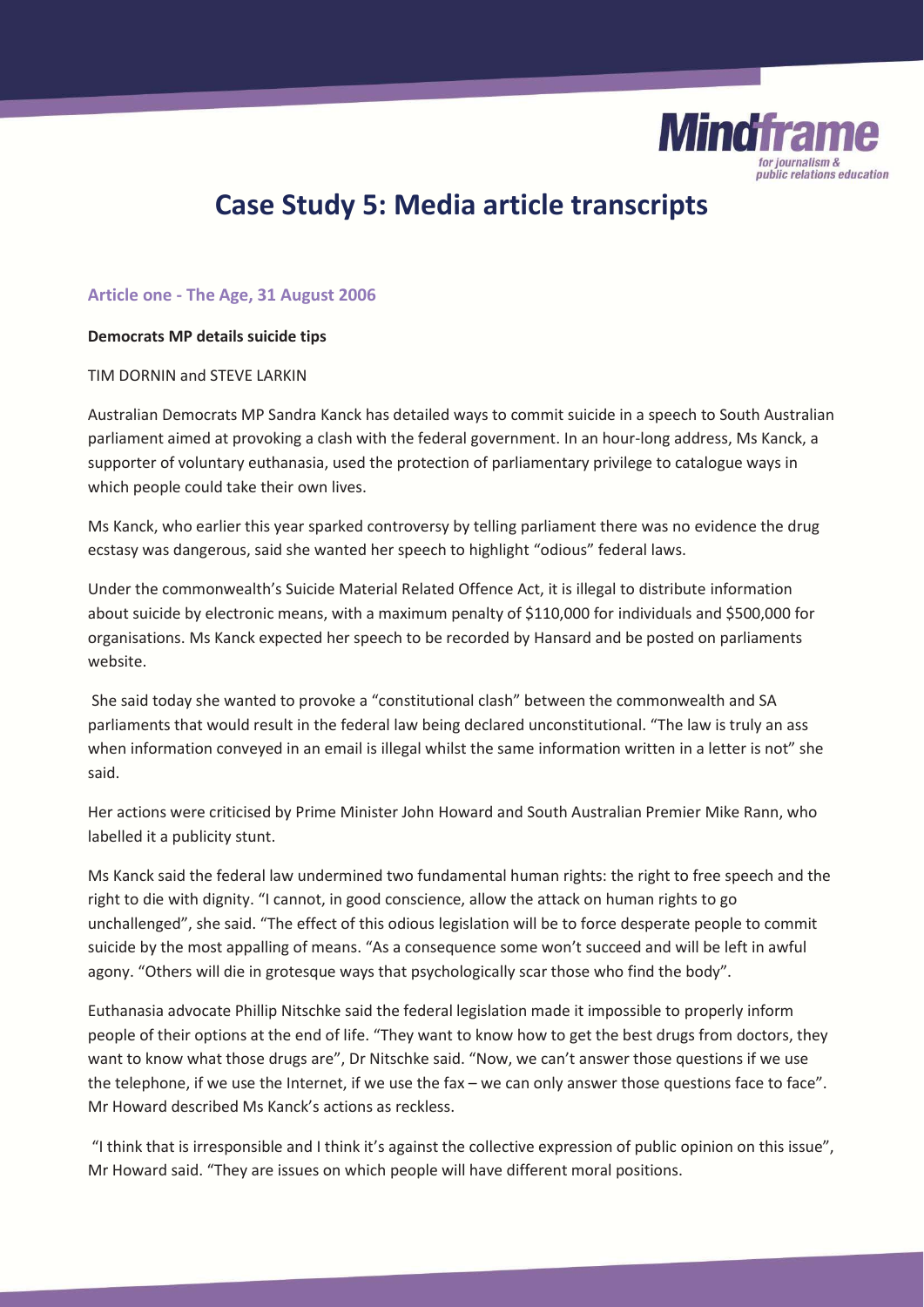

"I have a different perspective than her, I don't think it's responsible to encourage suicide, I never have and I never will". Premier Rann said Ms Kanck's speech was a publicity stunt. "We have seen some very silly things come out from the Democrats in recent times on drugs," Mr Rann said. "I'm very, very concerned about these continuing stunts in the upper house which are about attracting publicity for a party that is going down the drain". SA Mental Health Minister Gail Gago said Ms Kanck, who will retire after next year's state election, should not have made her speech.

"Whatever your view of medically assisted euthanasia, there is no excuse for the behaviour that could see people vulnerable to suicide die", Ms Gago said. SA's Chief Adviser in Psychiatry, Dr John Brayley, appealed unsuccessfully to Ms Kanck not to make her speech, saying the ramifications could be devastating. Dr Brayley and suicide prevention expert Professor Robert Goldney both said publicising suicide methods could effect (sic) vulnerable people who may not otherwise have accessed the information. Those needed assistance can reach Suicide Helpline Victoria on 1300 651 251 or Lifeline on 131 114. AAP

# **Article two - The Age, 1 September 2006**

# **MP's block online how-to-die speech**

South Australia's Parliament has voted to block an Internet version of a speech by Australian Democrats MP Sandra Kanck, which detailed ways to commit suicide. The Government last night presented a motion to Parliament's Upper House calling for Ms Kanck's comments not to be displayed on Parliament's website.

The motion was passed 10 votes to nine; with Liberal opposition voting against the proposal on the grounds it would set a dangerous precedent. The speech will be included in the Parliament's Hansard but deleted from the Hansard version placed on the Internet. The vote followed a decision by state cabinet to prevent Ms Kanck's controversial comments from becoming widely available.

On Wednesday, Ms Kanck used the protection of parliamentary privilege to detail how people could commit suicide, saying she wanted to challenge federal laws. Under commonwealth law, it is illegal to distribute information about suicide by electronic means – but such material can be given face to face, or provided in a letter. By giving her address in SA's Legislative Council, Ms Kanck's speech was required to be recorded in the Hansard and also on Parliament's website – contravening the federal law.

Ms Kanck, a life member of SA's Voluntary Euthanasia Society, said she wanted to provoke a "constitutional clash" between the federal and SA parliaments that would result in the federal law being declared unconstitutional.

But Premier Mike Rann described her action as shameful. "Even though the experts told her about the damage she might do she decided to go ahead with it anyway", he said. "That demonstrates a shameful lack of responsibility because if just one person follows the methods she outlined in the Parliament, she will have a death on her conscience". Ms Kanck remained defiant today and said the Government had shown it was out of touch with the community in its moves against her speech.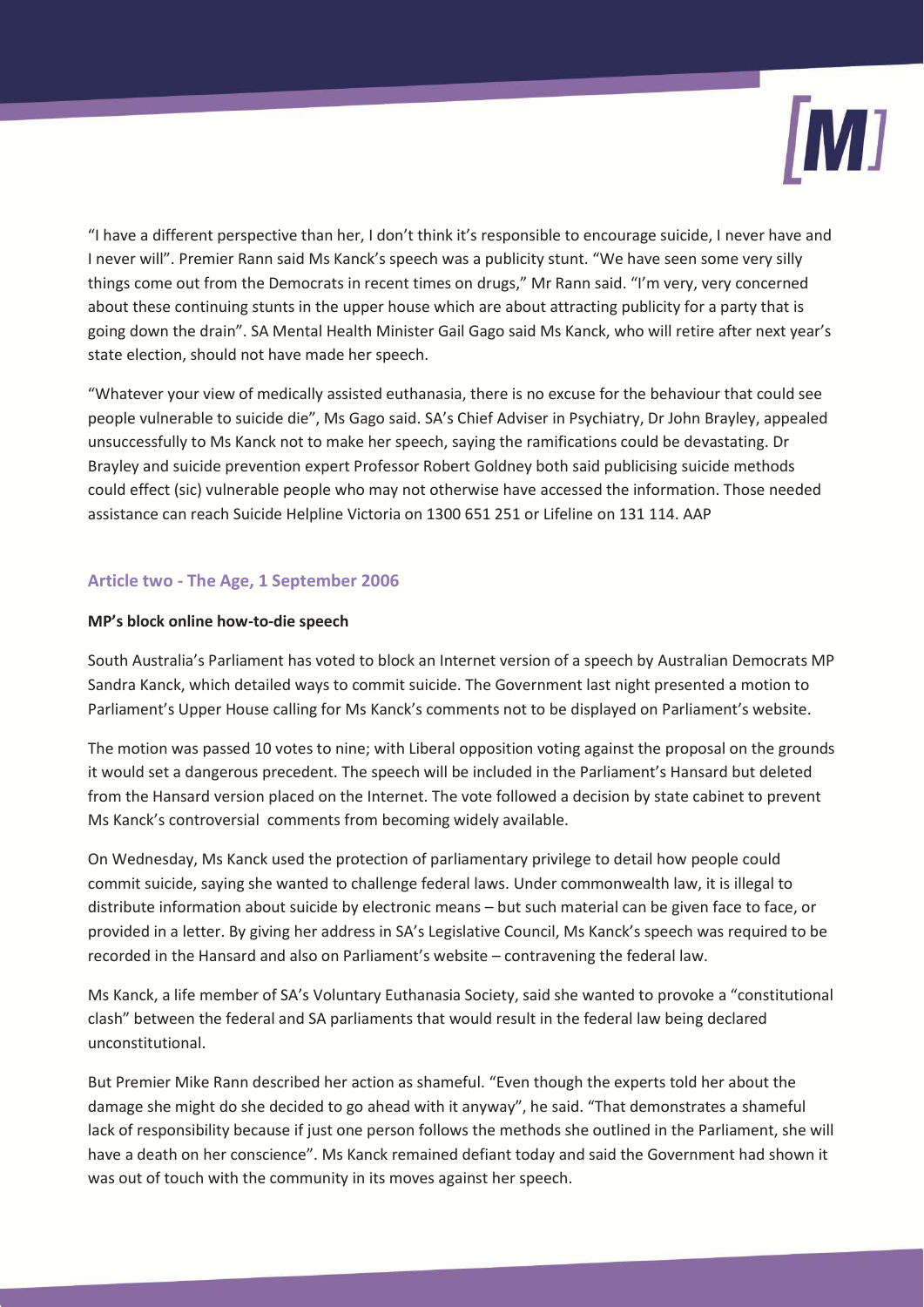

# **Article three - The Advertiser, 1 September 2006**

#### **DO NOT PREACH DEATH- Daughter who lost dad to suicide deplores Kanck's killer message**

#### MICHAEL OWEN and LISA ALLISON

A young woman whose father committed suicide is questioning why Democrats state leader Sandra Kanck is telling people how to kill themselves.

Melanie Brook – who lost her father, Peter, two years ago when he was 48 – is urging Ms Kanck to "think before you speak". "Those contemplating suicide now have a public "How to" guide, she said. "Yes we have a right to freedom of speech, however those in the public eye representing the people should realise they have a responsibility to the public".

Her comments were among a chorus of condemnation for Ms Kanck, who during a Legislative Council speech in support of voluntary euthanasia on Wednesday used parliamentary privilege to explicitly describe suicide methods.

State Parliament voted last night to block Ms Kanck's speech from being published on the Internet as part of the record of debate.

Earlier, Premier Mike Rann labelled Ms Kanck's actions "beyond stupidity" saying it was the most shameful parliamentary performance he had seen in his political career of almost 30 years. "I have never seen anything more shameless or shameful. This is basically a roadmap to suicide", Mr Rann said.

But a defiant and angry Ms Kanck yesterday accused the Government of being "out of touch". "I made a speech the heart of which was about freedom of speech and now the Rann Government has responded by making a move to take even more of our freedoms away", Ms Kanck said. She accused Mr Rann of being "very proud of himself" by following Prime Minister John Howard and "curtailing freedom of speech".

 She denied she had damaged the cause of voluntary euthanasia and accused MP's of having been "very, very timid, if not cowardly, on this issue".

Ms Brook, 22, whose father hanged himself in February 2004, after a six-year battle with depression, said there was a high risk Ms Kanck's actions would lead to depressed young people taking their lives. "There are better ways for Sandra Kanck to make her point" she said. "If anyone is contemplating suicide, I urge them to talk to someone rather than doing it, because, unfortunately, it really hurts all the people around you".

Ms Brook registered on the Adelaide Now website her opposition to Ms Kanck's actions. Her grandfather is a long-term smoker and quite ill. He is not necessarily opposed to voluntary euthanasia. "I would hate or him (grandfather) to have to suffer or have a long slow and painful death but, at the same time, I don't think a public figure proclaiming how to kill yourself is the best way", she said.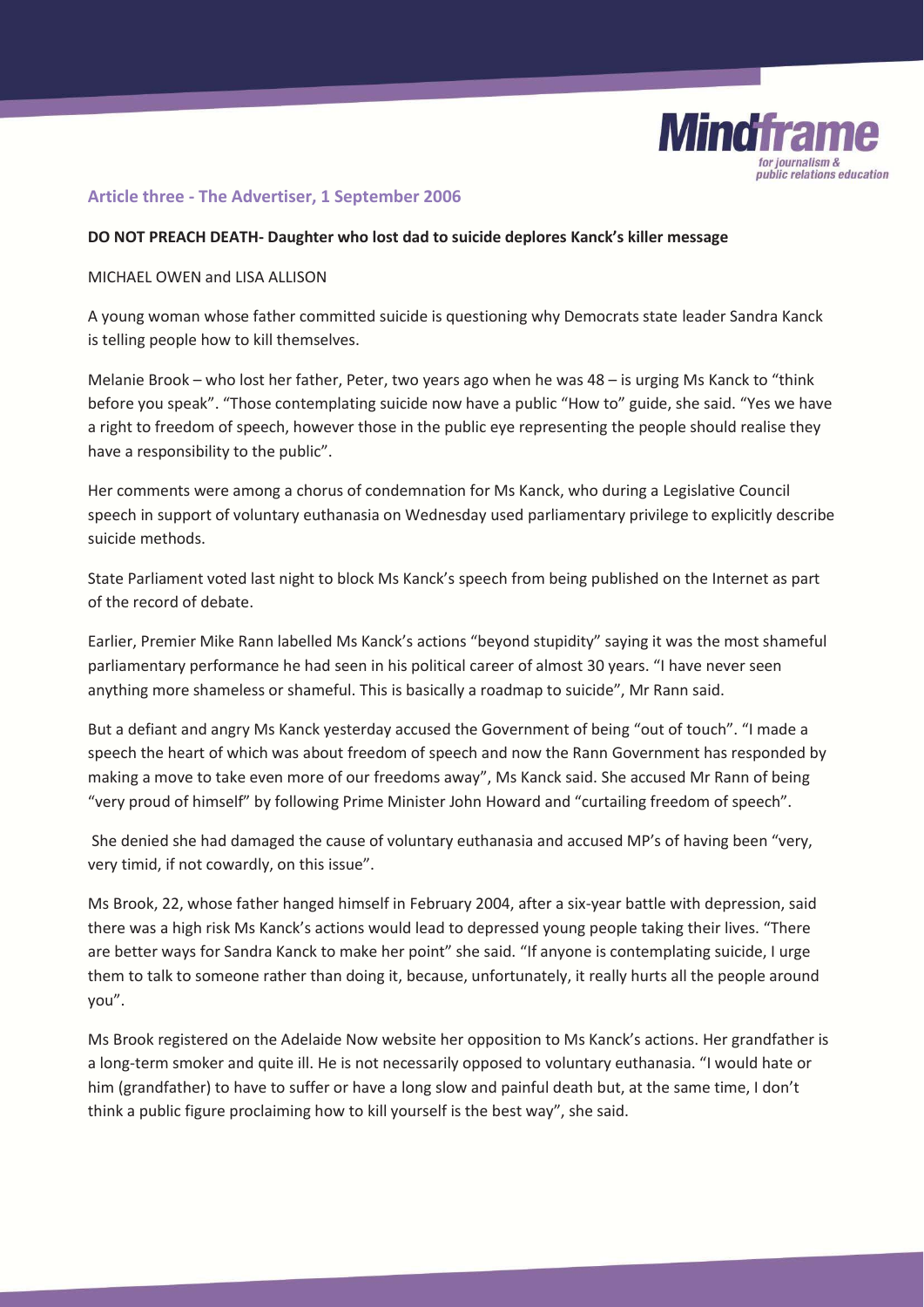# **Article four - The Advertiser, 1 September 2006**

## **"Real risk" of rise in suicide attempts**

## GREG KELTON, LOUISE TRECCASI and MICHAEL OWEN

Health bosses fear a "suicide guide" made public by Democrats leader Sandra Kanck poses a "real and significant" risk that will result in more impulsive suicide attempts.

It emerged yesterday that the state's most senior psychiatrist, Mental Health director Dr John Brayley, spent nearly 20 minutes on the telephone with Ms Kanck pleading with her not to outline suicide methods in her speech to Parliament on Wednesday. He said he had advised against referring to explicit details. "I made the point the suicide prevention message is one of telling your family, seeking help, getting counselling", he said. "One of the means of preventing suicide is by removing lethal means – by giving out this information it can make the means more available". He said he could see no benefit in such details being disseminated.

Asked if Ms Kanck's comments could put lives in danger, Dr Brayley said that was a "real and significant risk". "I advised her of that risk" he said, "The evidence is the reporting of suicide particularly when explicit details are provided, does see an increase in suicide rates".

Australian Medical Association state president Dr Chris Cain said using parliamentary privilege to tell people how to commit suicide was "totally irresponsible" "She has effectively issued a suicide guide for anybody considering moving down that path," Dr Cain said. "My plea to anyone considering ending their own life is that they can be helped. I urge people to speak to family members and their doctors".

SA General Division of General Practice chief executive Dr Tori Wade, who is on the board of the National Advisory Council for Suicide Prevention, was concerned more people will be "tipped over the edge". "Suicide is something that people think of doing suddenly if a crisis arises or they get one more rejection", she said.

Ambulance Employees Association of SA general secretary Phil Palmer said, "Clearly our members wouldn't support giving advice on how to commit suicide". He added that the union supported voluntary euthanasia when death was inevitable.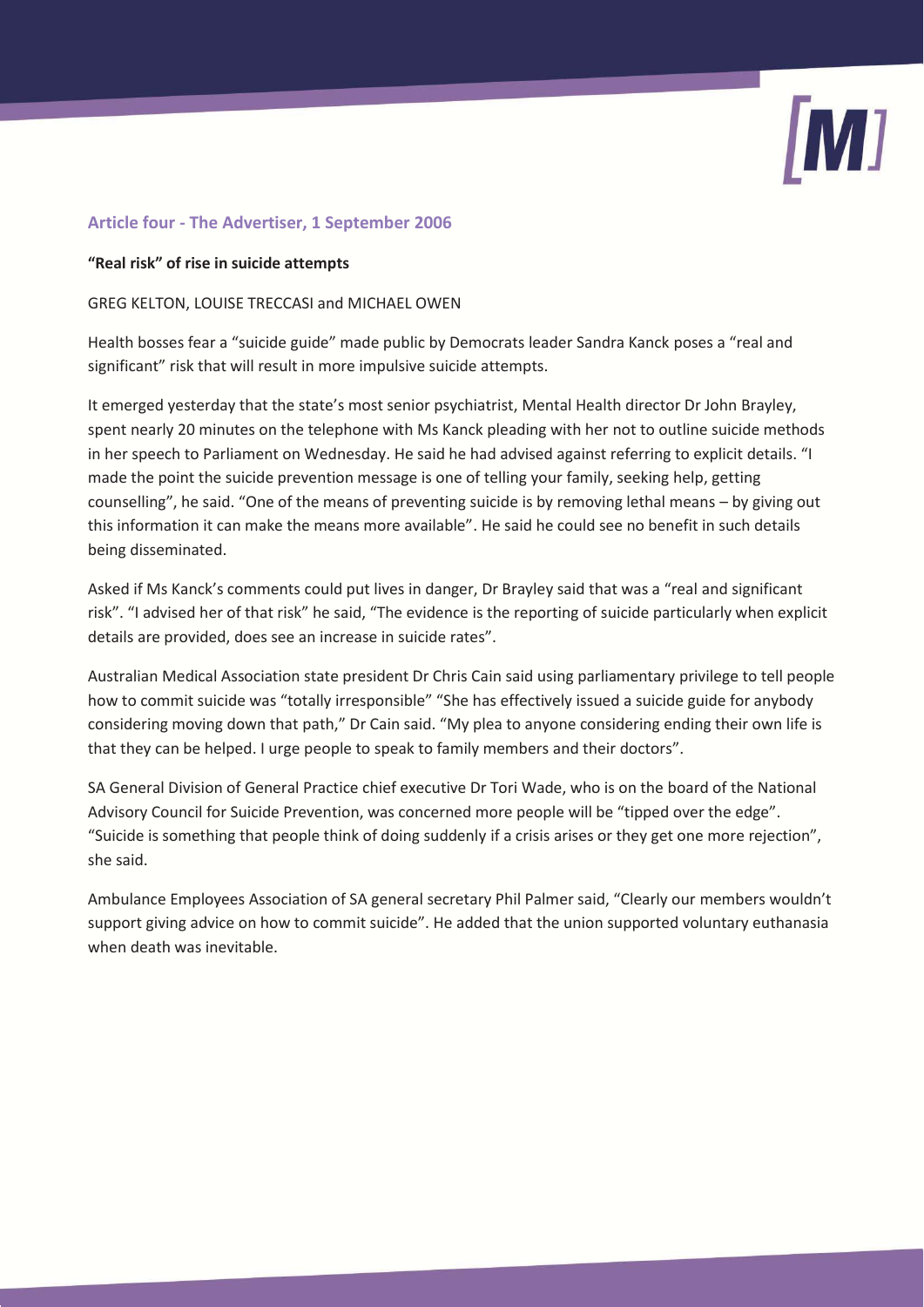

# **Article five - ABC Online, 1 September 2006**

## **Kanck's speech to appear on Nitschke's website**

Euthanasia campaigner Phillip Nitschke plans to circumvent a vote taken in the South Australian Parliament yesterday, and will publish an MP's speech about suicide on his own website. Parliament moved yesterday to prevent the speech by Democrat Sandra Kanck about suicide methods from being included in Hansard on the parliamentary website.

Ms Kanck's speech on Wednesday was designed to draw attention to federal laws that ban all electronic publication of suicide methods.

She says about 120 people have asked for the speech and she says she has no concerns about any of them wanting to commit suicide. "I don't think anyone's at risk of committing suicide, they're saying the same things that I say, which is 'If I get to that point in my life I want to be able to end my life peacefully and humanely, particularly if we don't have the voluntary euthanasia legislation to allow it", she said.

Dr Nitschke says he will make sure the speech is still accessible on the Internet. "I talked to Sandra last night, we're getting a copy of her speech now and we'll be putting it on our website, which is a New Zealand hosted site", he said. "The reason it's a New Zealand hosted site is, of course, because of the Australian Suicide Related Materials Act, a federal Act that came through this year. "So we'll be putting that up on our website today as soon as we can get a copy of it".

# **Article six - The Advertiser, 6 September 2006**

#### **Kanck's mail order suicide**

#### MICHAEL OWEN

Doctors, lifeline, Australian and the State Government are pleading with Democrats state leader Sandra Kanck to rethink plans to post out, to anyone who asks, a copy of a parliamentary speech which instructs people how to commit suicide.

As of last night, almost 300 people had placed an order with Ms Kanck's officer for a Hansard copy of the speech she made a week ago today.

Ms Kanck controversially used parliamentary privilege to explicitly outline suicide methods in a speech to the Legislative Council. Amid widespread and heated community debate, State Parliament voted last Thursday night to block Ms Kanck's speech from being published on the internet as part of the record of debate.

In response, an angry Ms Kanck, prohibited by federal laws from publishing her speech on her website because it is illegal to distribute information about suicide by electronic means, vowed to post out printed copies of her speech to anyone who contacted her office and requested one.